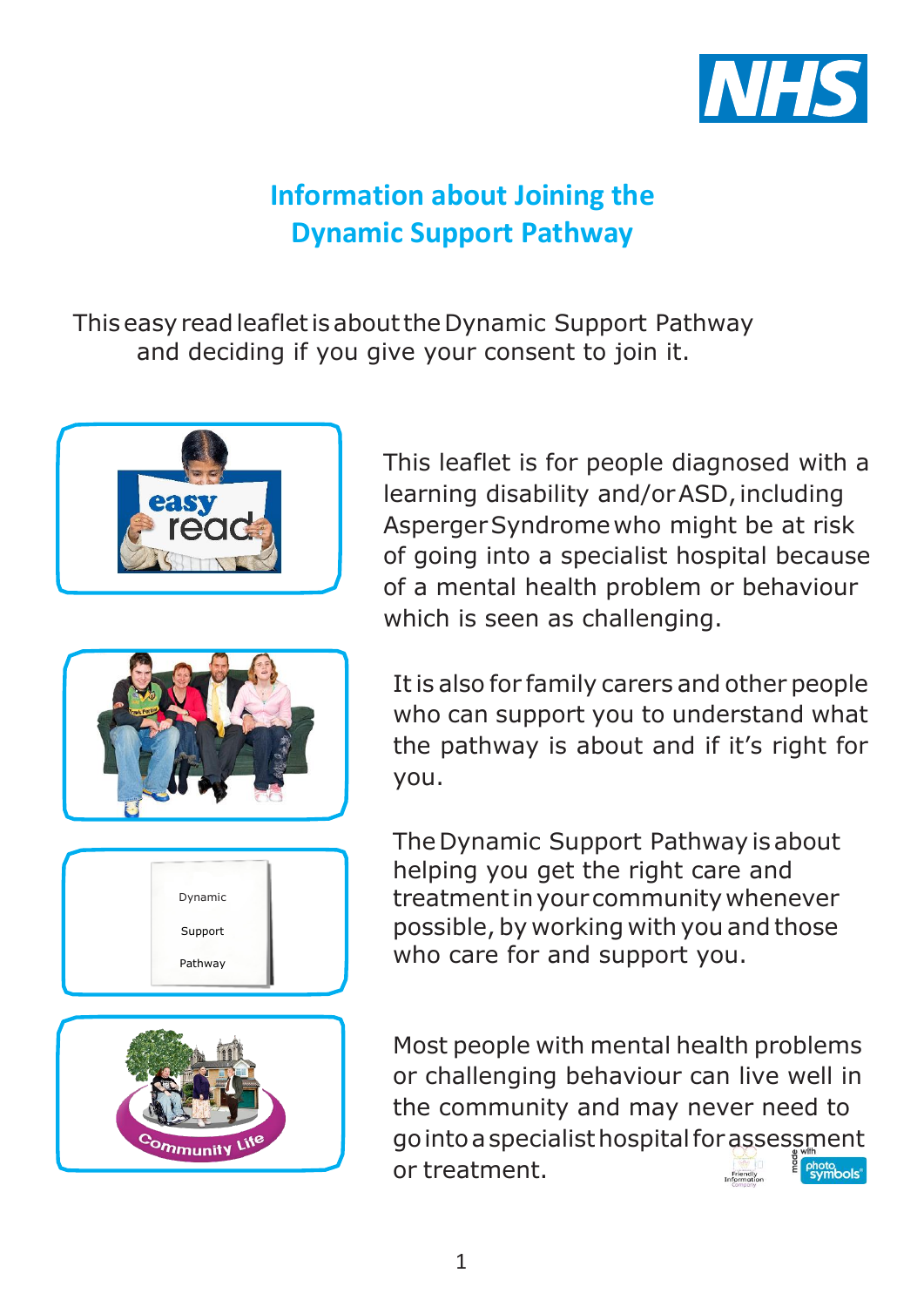

But if you do experience a difficult time and your current care is not meeting your needs, you and people who support you will need to think about what extra support you willneed.



Often this support can be given locally in your community but sometimes people need to go into a specialist hospital to get better. This form is about making sure you are included indecisions.

#### **What is the Dynamic Support Pathway?**



The Dynamic Support Pathway is about checking if someone's care isn't meeting their needs and what changes can be made to help with this and to stop people reaching crisis point. It helps services work with you to decide what support you may need.



This leaflet gives you information so you can decide if you want to be on the pathway. This is called consent.

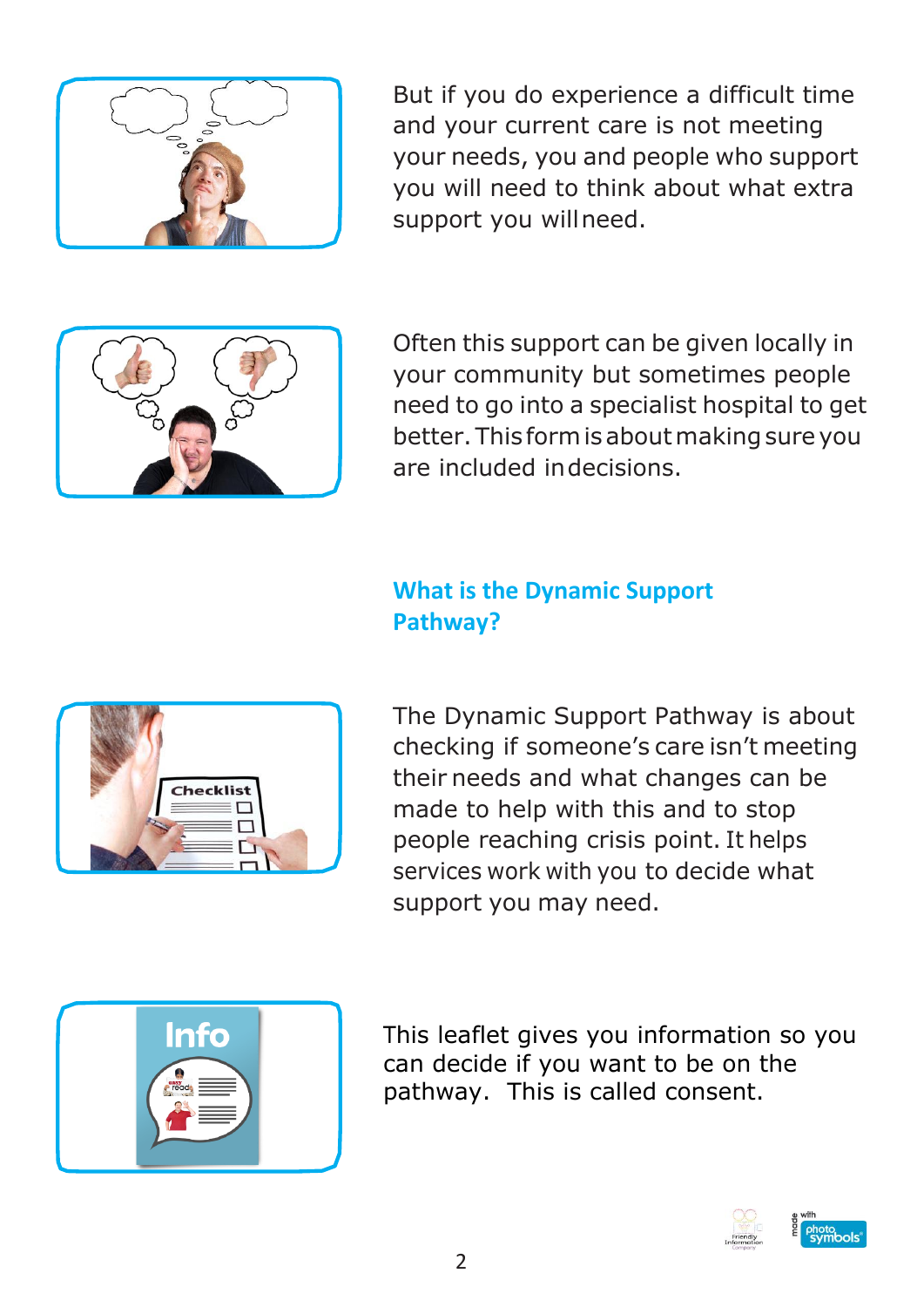

Specialist hospitals are often a long way from your family and friends. Sometimes you may need to spend a long time in hospital.



The Dynamic Support Pathway is one of the local changes that is happening to help more people get the support they need to stay in their community.

### **What are the good things about joining the pathway?**



The Dynamic Support Pathway is about helping you get the right support as fast as possible, if you ever need it.



This is because services will know what extra help and support you might need and can plan their support around this. You will be involved in planning your care and support.

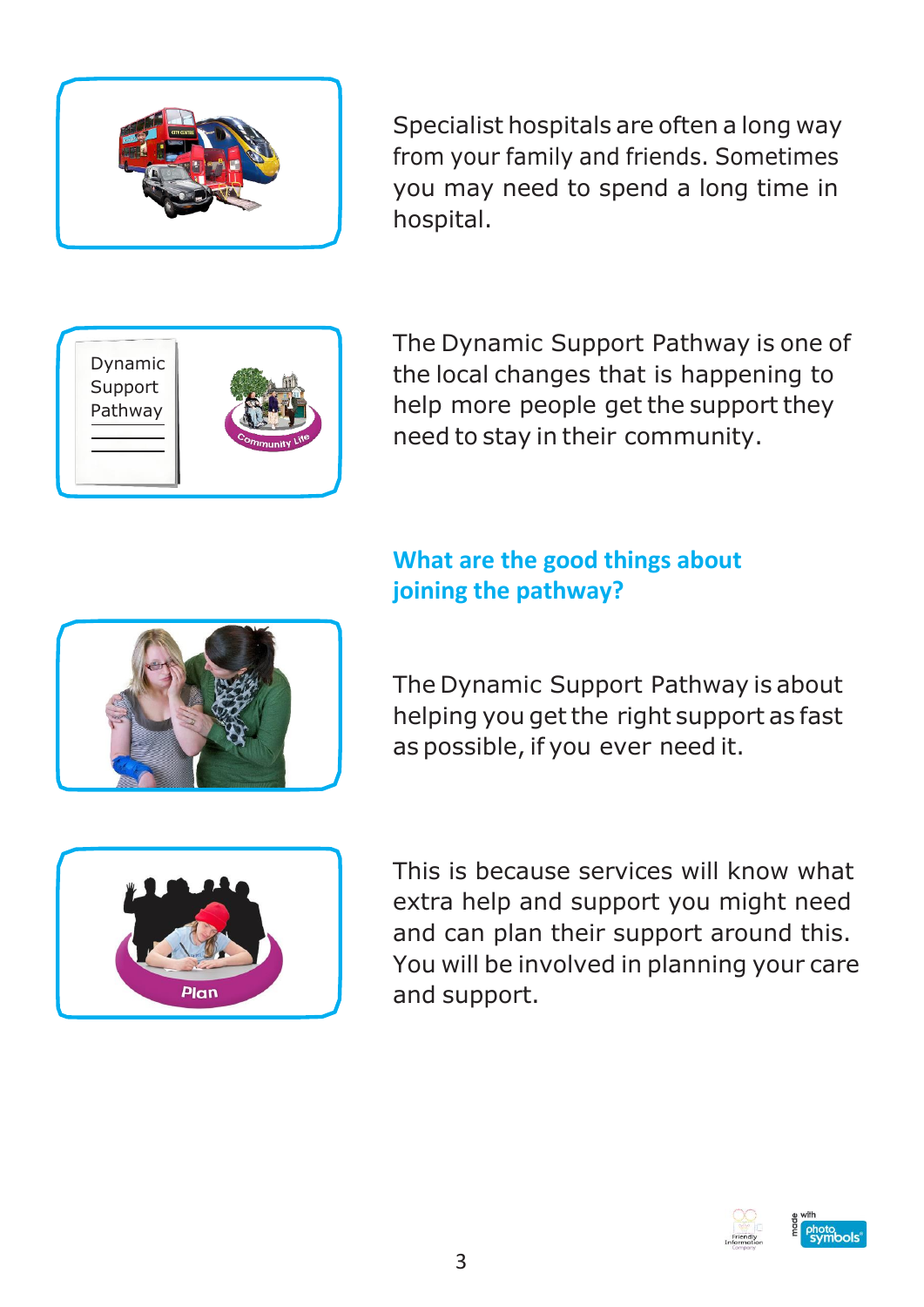

## **What if I don't want to join it?**

You will still get support if you need it, but if services do not already know about you, this may affect how much support you get at the time.



This is because services needmore time to plan urgentcare.

### **Is it right for me?**

It is a good idea to talk to people who understandyoursupportneeds.Theywill help you understand what the Pathway is about and help you decide if it's right for you.



### **What happens if I am on the pathway?**

If you are on the pathway this means the people who pay for your care can work together to think about the support they can offer you should your needs increase.

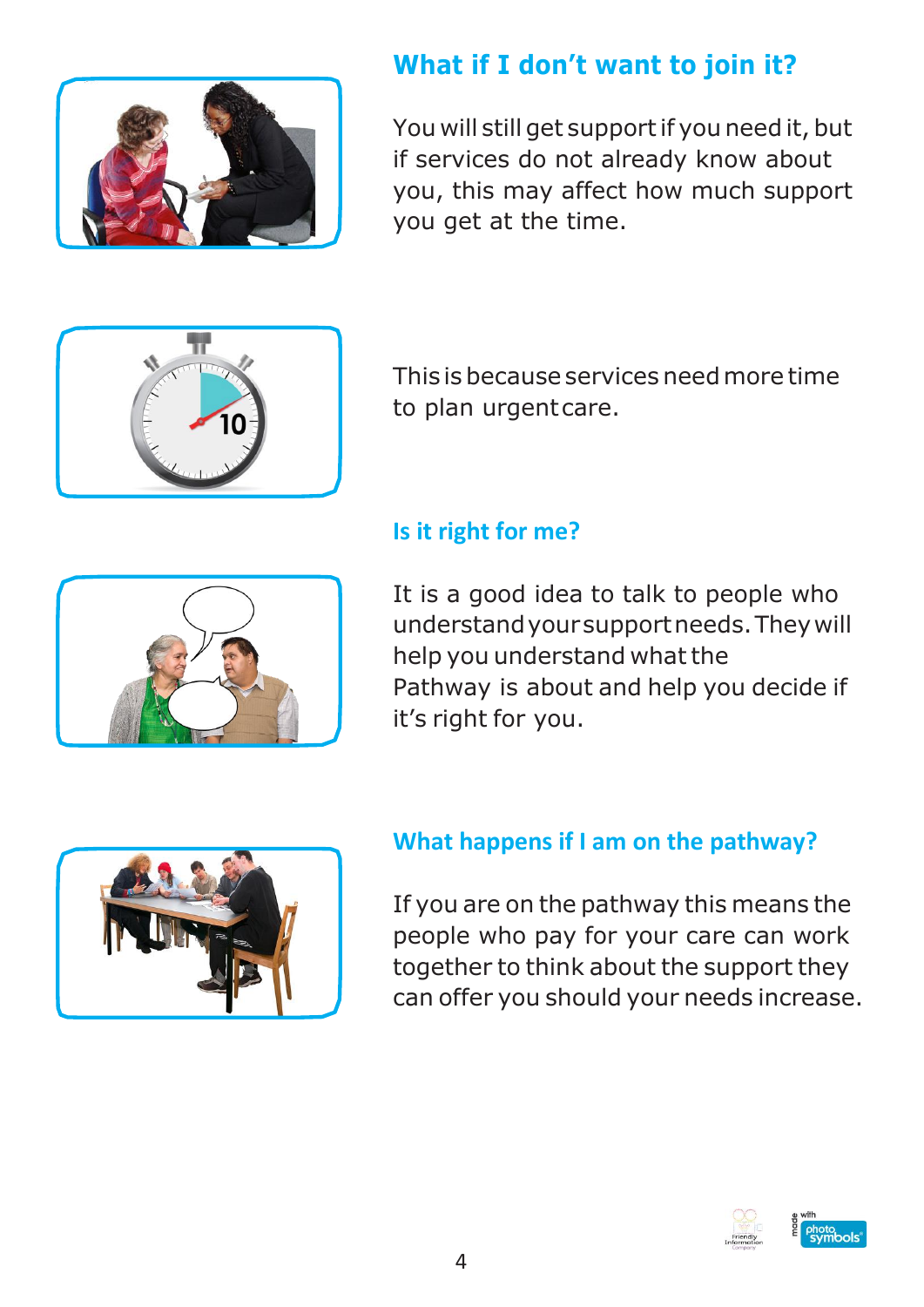

If you are at risk of going into hospital, we will invite you to have a Care and Treatment Review, called a Community CTR. This should happen before any decisions are made about whether hospital care is right for you.



This looks at why you might need to go into hospital and whether extra support can be given in the community instead. It helps you and your care team plan for the support you need in the place you need it.



## **Howyourcareco-ordinatorcan help**

You can talk to your care co-ordinator if you aren't sure about anything, or if you want to change your mind about being on the register. You can add the care co-ordinator's details in the table below.

|       | <b>The Care</b><br>co-ordinator is: |                                    |
|-------|-------------------------------------|------------------------------------|
|       | <b>Mobile phonenumber:</b>          |                                    |
| Phone | Office telephone<br>number:         | e with<br>P <sub>2</sub><br>photo, |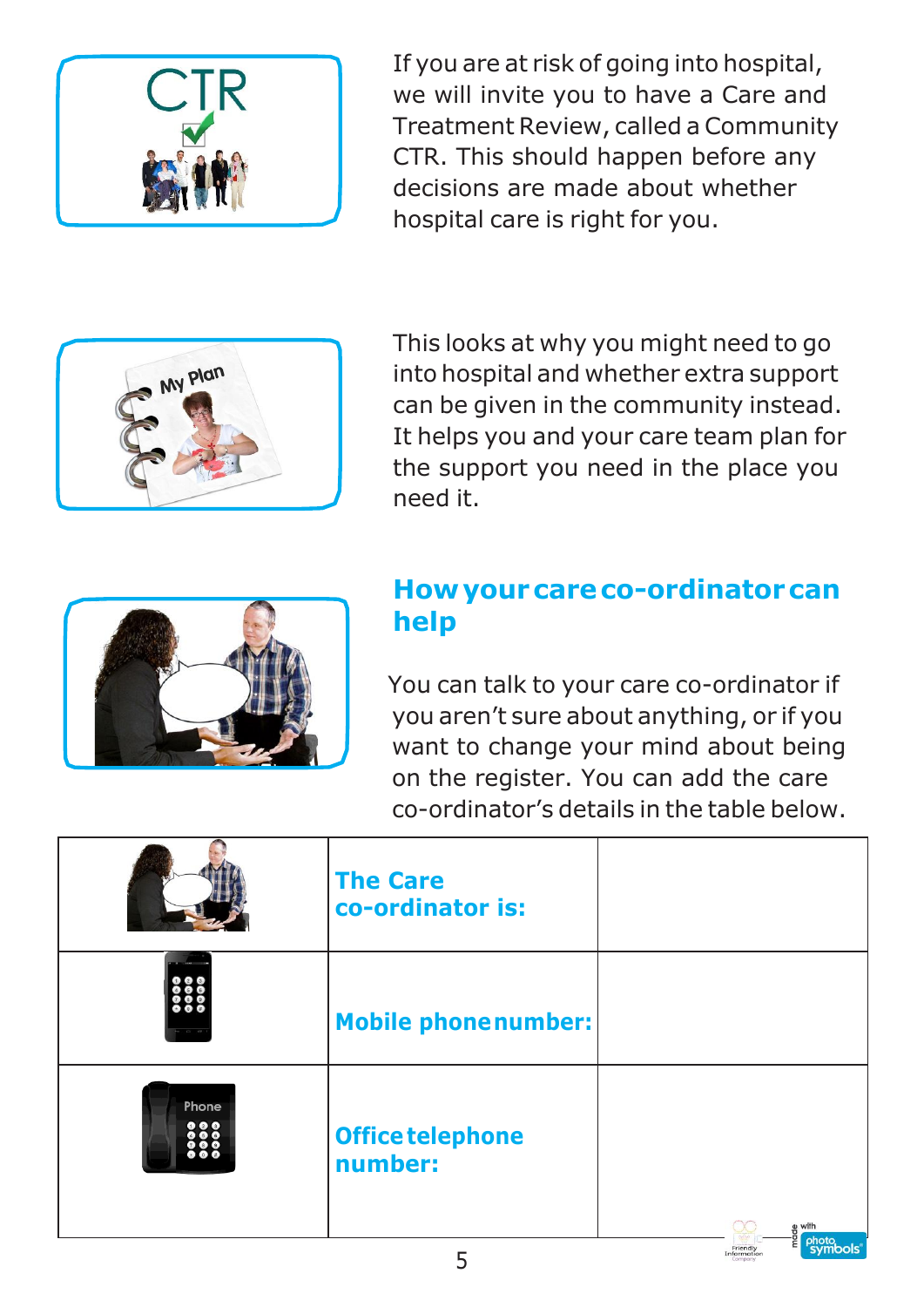

## **What is consent and why do we need it?**

Consent is about giving your permission for something.

You will only be put on the pathway if you have given consent.



If you are an adult and do not have the capacity to decide, people involved in your care will follow the Mental Capacity Act to decide if it is in your best interests to join the pathway.



If you are under the age of 16, a parent or guardian must give their consent for you.

# **About your consent:**

- you can change your mind at any time
- you will receive a copy of the consent form
- you can find out what information is being held aboutyou



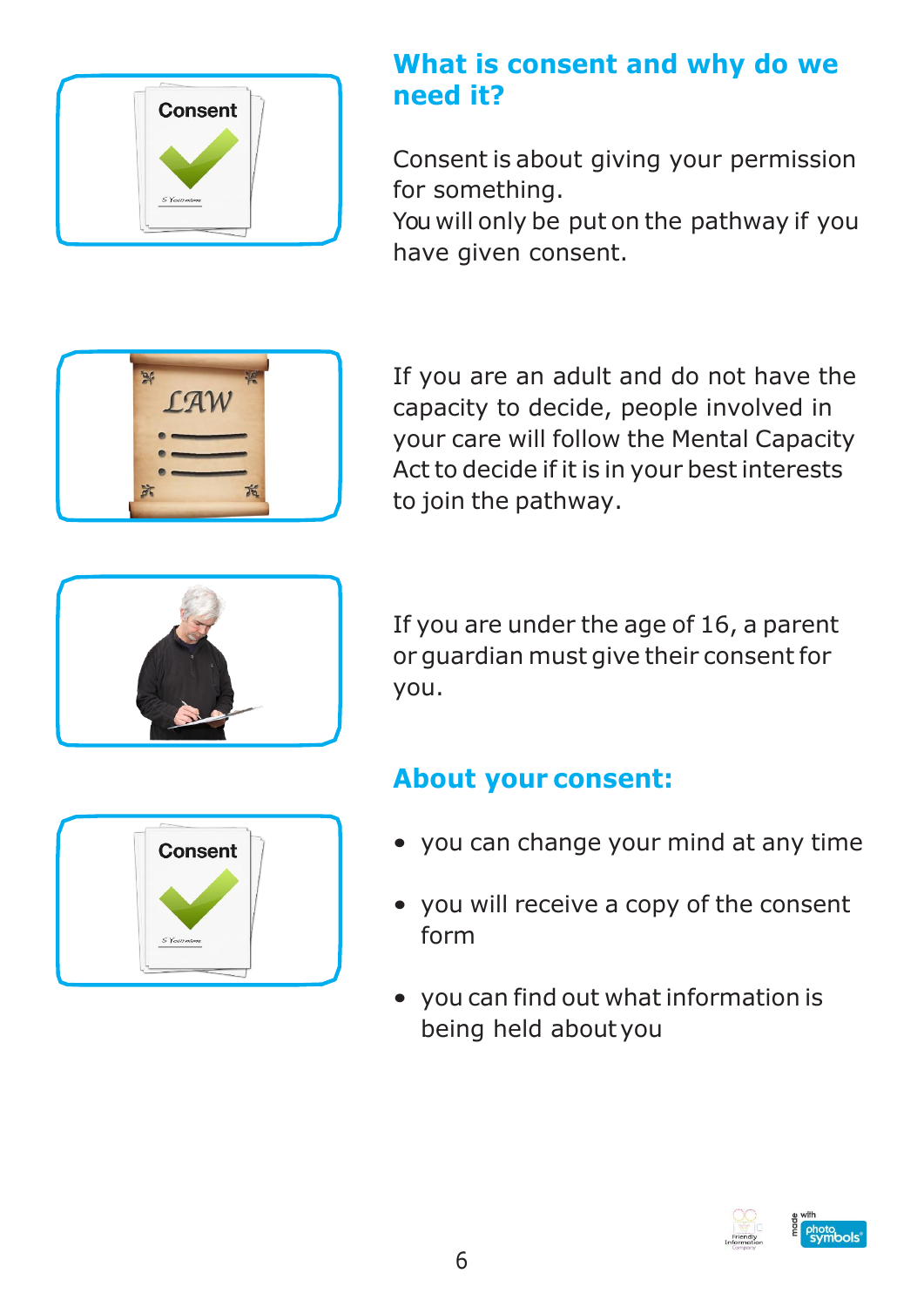## **What will happen to my information?**



Your personal information will be kept in a safe place and it will only be shared with you and the people who provide your care.



Information from the pathway is sometimes shared with other parts of the NHS. This information does not include people's names or any other personal information which could identify anyone.



This information helps health and social care teams understand what difference the pathway is making in people's lives and provide the right kind of services.

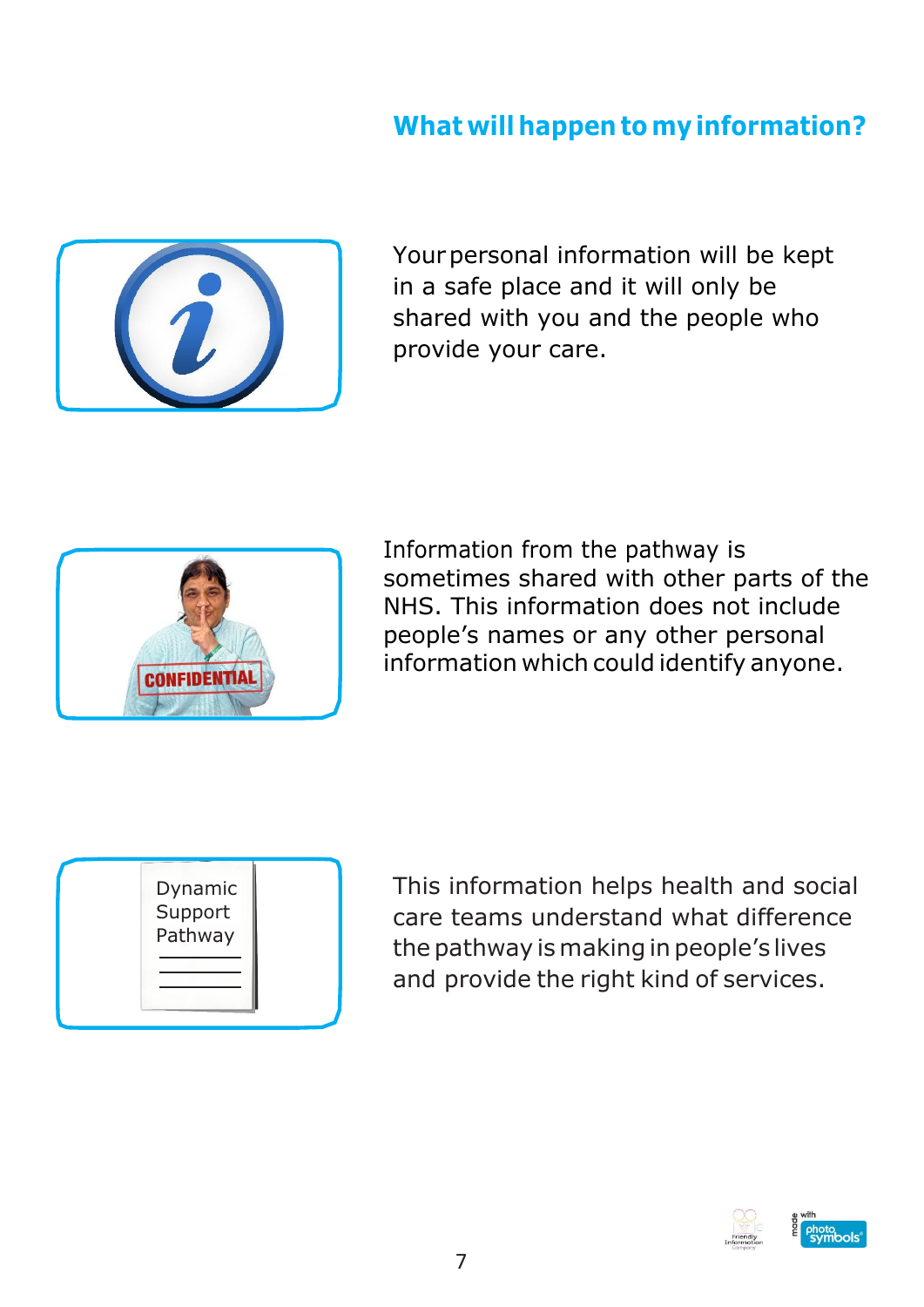# **What sortof information willit include?**



The information will depend on you and your care and support needs. But usually it will include information about:

- the care and treatment you are receiving
- your health, including your mental health
- any health and care plans that have been developed for you
- where you live and who you live with
- things that can make you upset and what helps you feel well
- anything that people involved in providing your care and support should know to keep them and you safe.